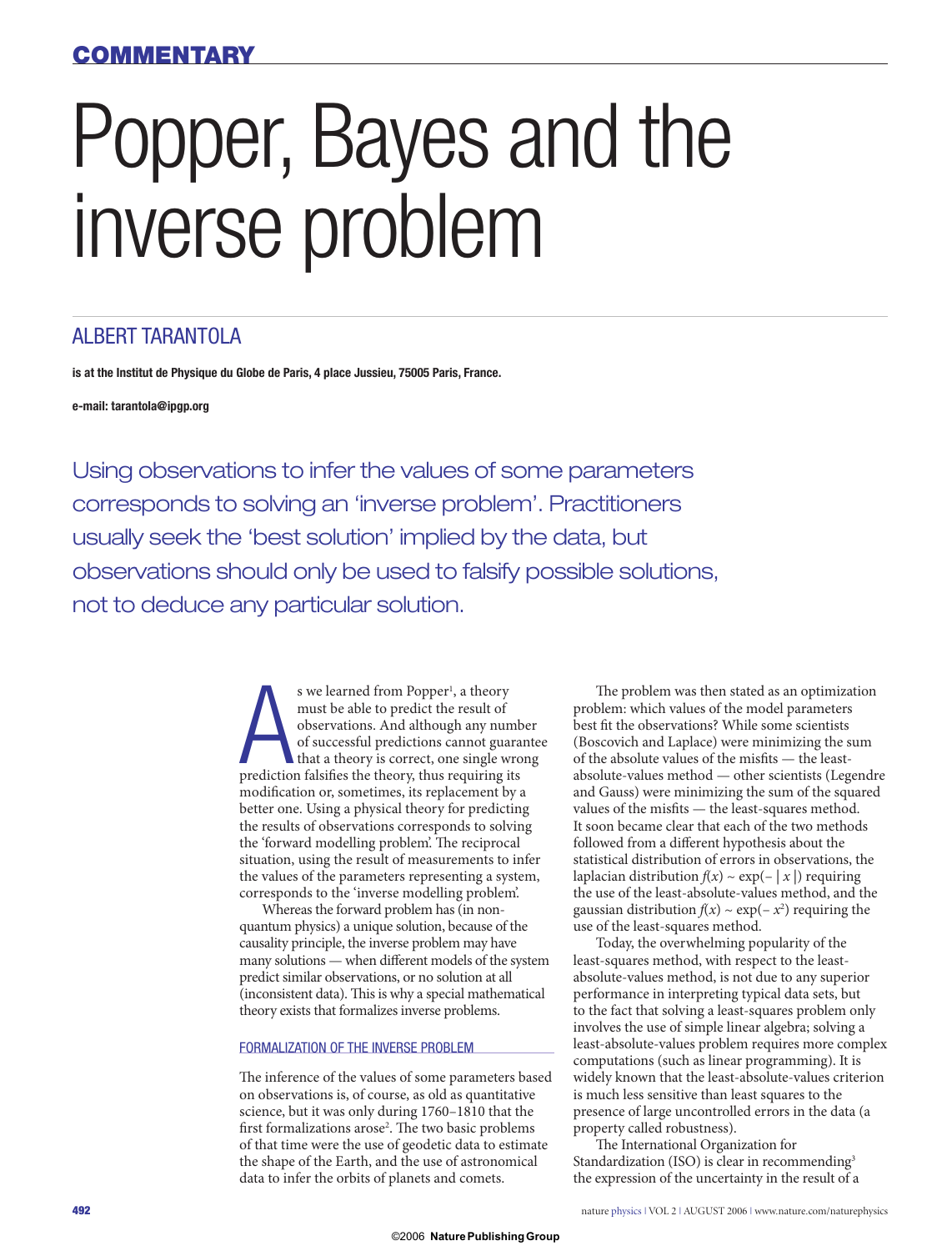# **COMMENTARY**

measurement not as something like  $x = x_0 \pm s$ , but, more generally, as a probability distribution  $f(x)$ over the quantity *x* being measured. Whereas, as mentioned above, the laplacian and gaussian forms of  $f(x)$  lead to the least-absolute-values criterion and the least-squares criterion, respectively, any other possible form of  $f(x)$  implies its own minimization criterion.

#### THE NEED FOR DEEPER UNDERSTANDING

At the beginning of the 1970s, geophysicists made advances towards the understanding of the inverse problem, driven by an acute need in that field: geophysicists spend most of their time trying to infer the properties of planetary interiors using only data obtained at the surface. Although the modern theory was initiated by geophysicists, it is clear that the inverse problem can, and should, be applied in all the fields of physics. For instance, a typical inverse problem in astronomy is that of inferring the three-dimensional luminosity density of the Milky Way (Fig. 1) using data on the two-dimensional brightness observed on the sky sphere. Also, the interpretation of Rutherford's gold foil experiment, which explained the deflection of alpha particles by a model of electric charge distribution in the atom, could have been stated as an inverse problem (at least for the quantitative part of the problem).

When solving inverse problems, scientists may be faced with two very different difficulties. The first is to find at least one model of the system that is consistent with the observations. This is sometimes a nontrivial affair. In my area of geophysics, for instance, seismometers located on the slopes of a volcano (Fig. 2) record extremely complex seismograms, and all available models of the volcano predict seismograms that are hopelessly different from the observed ones. This problem is akin to that of finding a needle in a haystack. Although a relatively easy task in three dimensions, it is very hard if the haystack — the space of all possible models — has hundreds of dimensions. We will come back to this problem later.

The second difficulty is, in problems where finding at least one solution is doable, how can we quantify the non-uniqueness of the result? For instance, in the Milky Way problem mentioned above, how many different three-dimensional models of luminosity density may explain the observed brightness distribution? More dramatically, it is well known that there are infinitely many possible models of mass density inside a planet that can exactly fit any number of observations of the gravity field outside or at the surface of the planet.

#### SHOULD *A PRIORI* INFORMATION BE USED?

Two different philosophies are in use today. The first carefully avoids using any *a priori* information on the model parameters that could 'bias' the inferences to be drawn from the data. This approach is favoured, in particular, by statisticians, as it can easily be formalized and presented with standard mathematical rigour. The theory developed by Backus and Gilbert<sup>4,5</sup> is a good example of this approach.



The second philosophy is clearly bayesian, asking the basic question: how does the newly acquired data modify our previous information? In other words, when starting with some *a priori* state of information on the model parameter, which is the *a posteriori* state of information at which we arrive after 'assimilating' new data<sup>6</sup>? Although I think this second point of view is better adapted to deal with real-life uncertainties, the inevitable subjective content of the reasoning sparks fire from statisticians. In fact, I am going to present below an even more extreme point of view, by invoking both Bayes and Popper.

Let me first argue that the very idea of using observations to infer one model of the system (the 'best model' or the 'mean model' or whatever) is wrong. Observations cannot produce models, they can only falsify models. Of course, any displayed model should be accompanied by some estimation

## **FINDING A NEEDLE IN A HAYSTACK IS HARD IF THE HAYSTACK HAS HUNDREDS OF DIMENSIONS**

of uncertainties. But normally those uncertainties are either trivial, and can be described by the simple gaussian model, or impossible to manage — for instance, a severely multimodal probability distribution in a large-dimensional model parameter space.

There is also a psychological problem with the computation — and subsequent display — of this 'best solution': our cognitive system has the inclination, after some period, to attribute to this model of the system a veracity that the associated uncertainties (that are, usually, very difficult to grasp) do not warrant. This possibly results from a darwinian adaptation of animals: do not spend too much time understanding uncertainties; one model of the world must be adopted (a predator is approaching) and adequate action must be taken (run!). The solution to a problem based on an interpretation of observations should not consist of a display of one solution accompanied by a technical description of the associated uncertainties, but, rather, by a proper display of all (or as many as possible) solutions that are consistent with the observations. Let us see how this can be done — at least in principle.

Figure 1 **Sideways. An edgeon view of our galaxy, the Milky Way, taken by the Cosmic Background Explorer (COBE) satellite. How many models are consistent with the measured luminosity?**